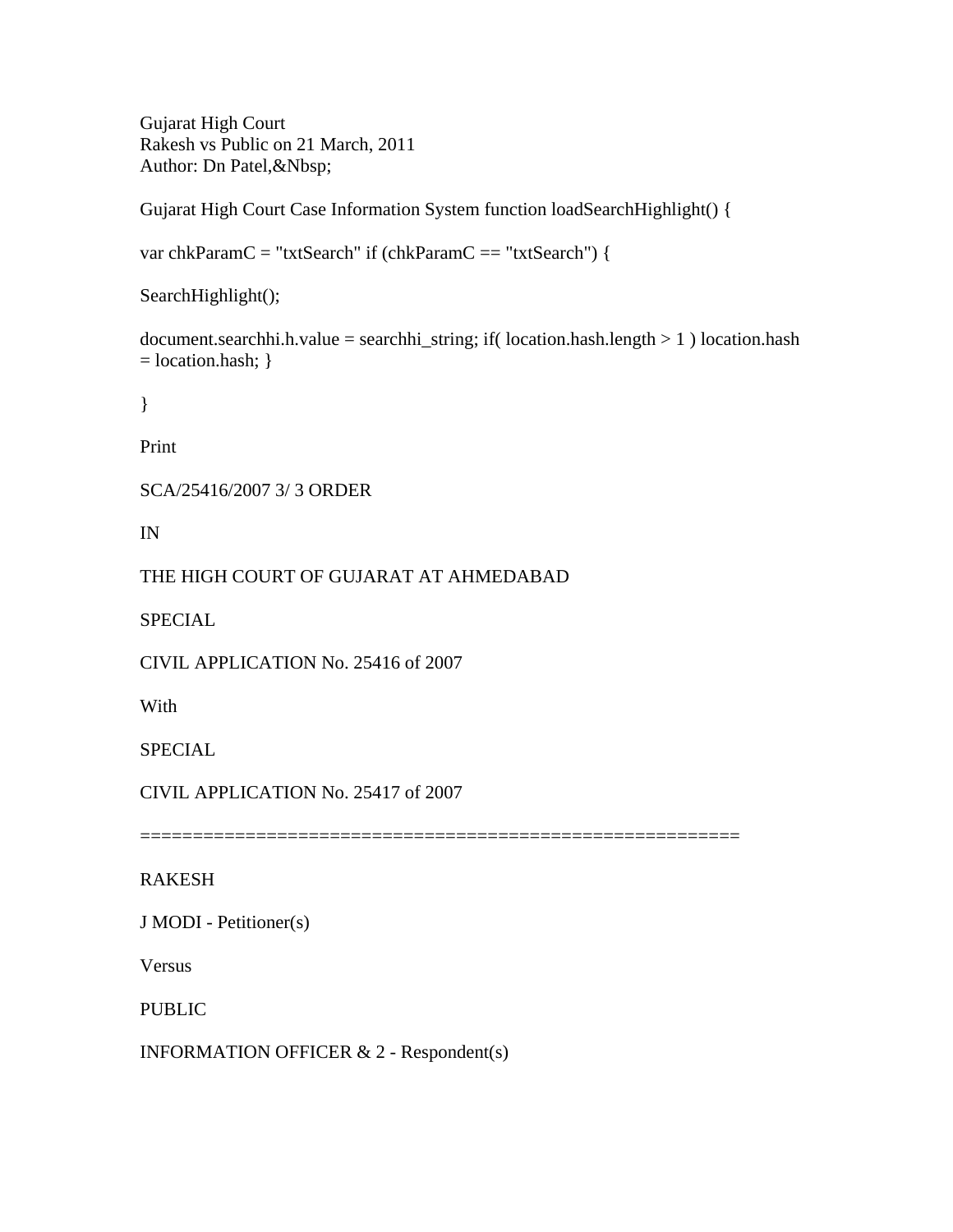## Appearance

:

PARTY-IN-PERSON

for the

Petitioner.

=========================================================

=========================================================

CORAM

:

## HONOURABLE

MR.JUSTICE DN PATEL

Date

: 05/10/2007

ORAL

ORDER

The

aforesaid petitions have been preferred by the petitioner ventilating main grievance to the effect that the information supplied by the Information Officer of Gujarat Slum Clearance Cell is wrong information and therefore, State Information Commission ought to have imposed heavy penalty upon the concerned officer under Right to Information Act, 2005 and therefore, the present petitions have been filed.

2.

I have heard the petitioner who appears as party in person. Looking to the facts and circumstances of the case, it appears that the present petitioner is a journalist and editor of Dascroi Taluka Samachar and had asked for some information from Gujarat Slum Clearance Cell to the effect as to how many persons are residing in the colony known as Vivekanantnagar which is under Gujarat Slum Clearance Board and in how many cases, they have issued notices to the persons who are unauthorisedly residing in those dwelling units. When such notices have been issued and at what intervals and whether any